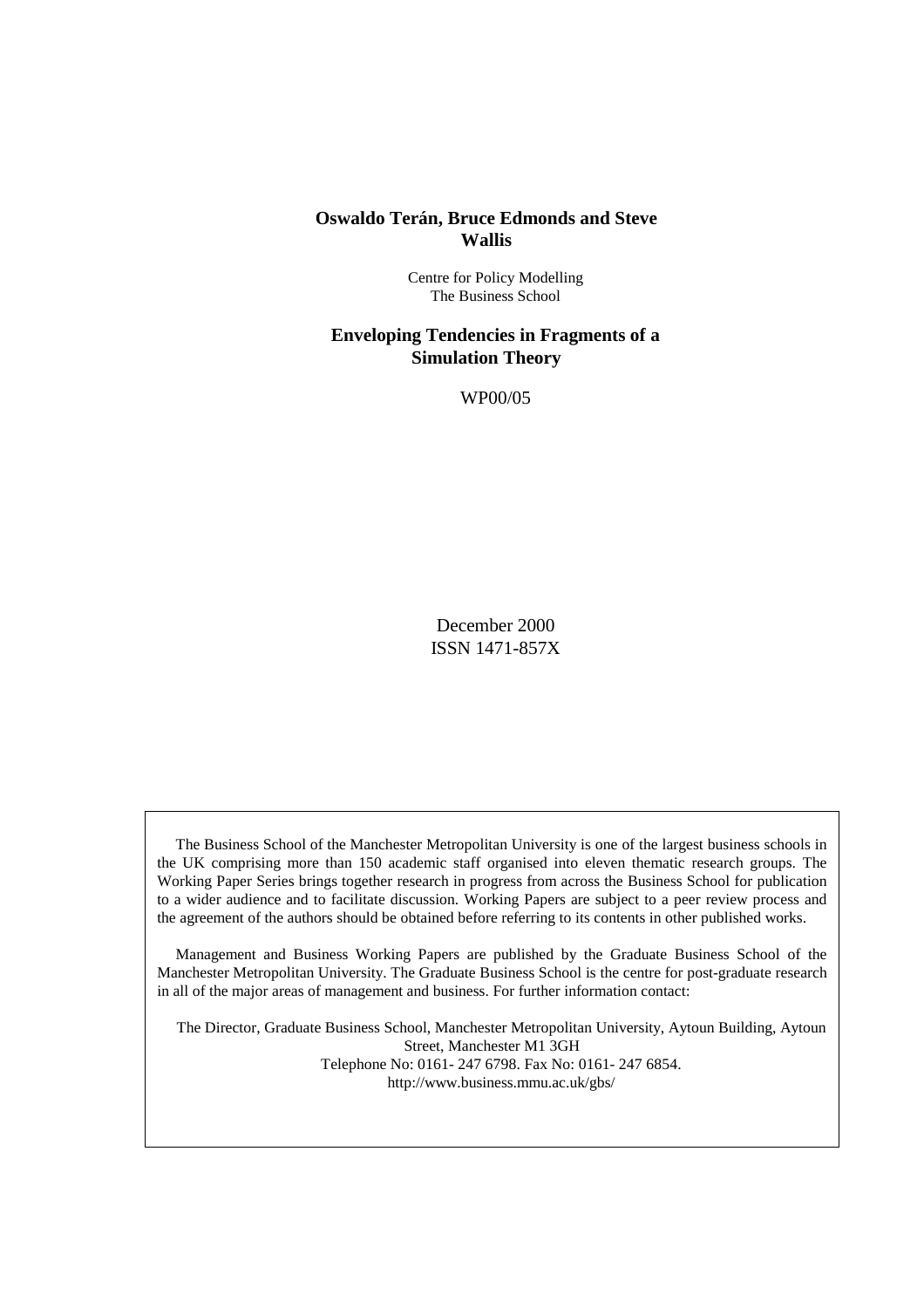**Oswaldo Terán Bruce Edmonds Steve Wallis**

**Centre for Policy Modelling The Business School Manchester Metropolitan University Aytoun Building, Aytoun Street, Manchester M1 3GH**

**Tel: 0161 247 6478 E-mail:** [o.teran@mmu.ac.uk](mailto:o.teran@mmu.ac.uk) [b.edmonds@mmu.ac.uk](mailto:b.edmonds@mmu.ac.uk) [s.wallis@mmu.ac.uk](mailto:s.wallis}@mmu.ac.uk) **URL** <http://www.cpm.mmu.ac.uk/>

## **Biography**

Oswaldo Terán is a member of the Centro de Simulación y Modelos (CESIMO: Centre for Simulation and Modelling) and the Department of Operations Research of the University of Los Andes, Venezuela [\(http://cesimo.ing.ula.ve/\)](http://cesimo.ing.ula.ve/).

Bruce Edmonds is a Senior Research Fellow in Logic and Formal Methods at the Centre for Policy Modelling [\(http://www.cpm.mmu.ac.uk/~bruce/\)](http://www.cpm.mmu.ac.uk/~bruce/).

Steve Wallis is a Senior Research Fellow in Computer Science at the Centre for Policy Modelling [\(http://www.cpm.mmu.ac.uk/~stevew/\)](http://www.cpm.mmu.ac.uk/~stevew/).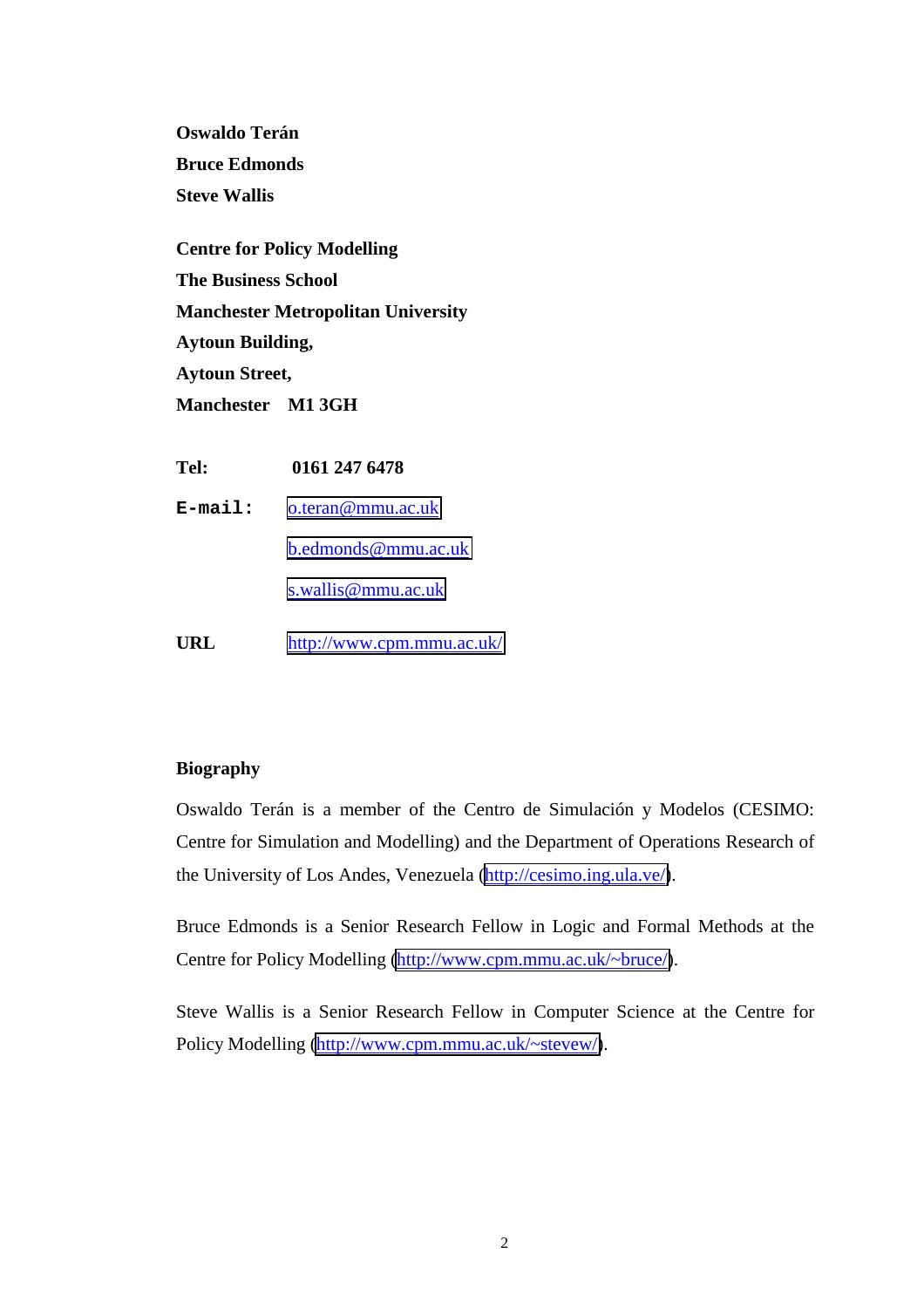## **Abstract**

In this paper we present a methodology aimed at systematically exploring the 'envelope' of simulation trajectories allowing us to prove the necessity of tendencies respect to Fragments of a Simulation Theory. More well-grounded conclusions about tendencies in a simulation can be dig up than those given by existing methods like Monte Carlo techniques and Scenario Analysis where partial investigation of trajectories are performed -this is helpful in research areas such as Social Simulation, Management and Policy Analysis. We propose a method for searching for tendencies and proving their necessity, in Multi Agent Systems, relative to a range of parameterisations of the model and agents' choices, and to the logic of the simulation language. Additionally, a computational procedure that helps implement this exploration by translating the Multi Agent Systems simulation into a constraint-based search over possible trajectories by 'compiling' the simulation rules into a more specific form is proposed and exemplified.

# **Key words: Social Simulation, Policy Analysis, Multi-agent Systems, Model, Proof, Emergence, Tendencies**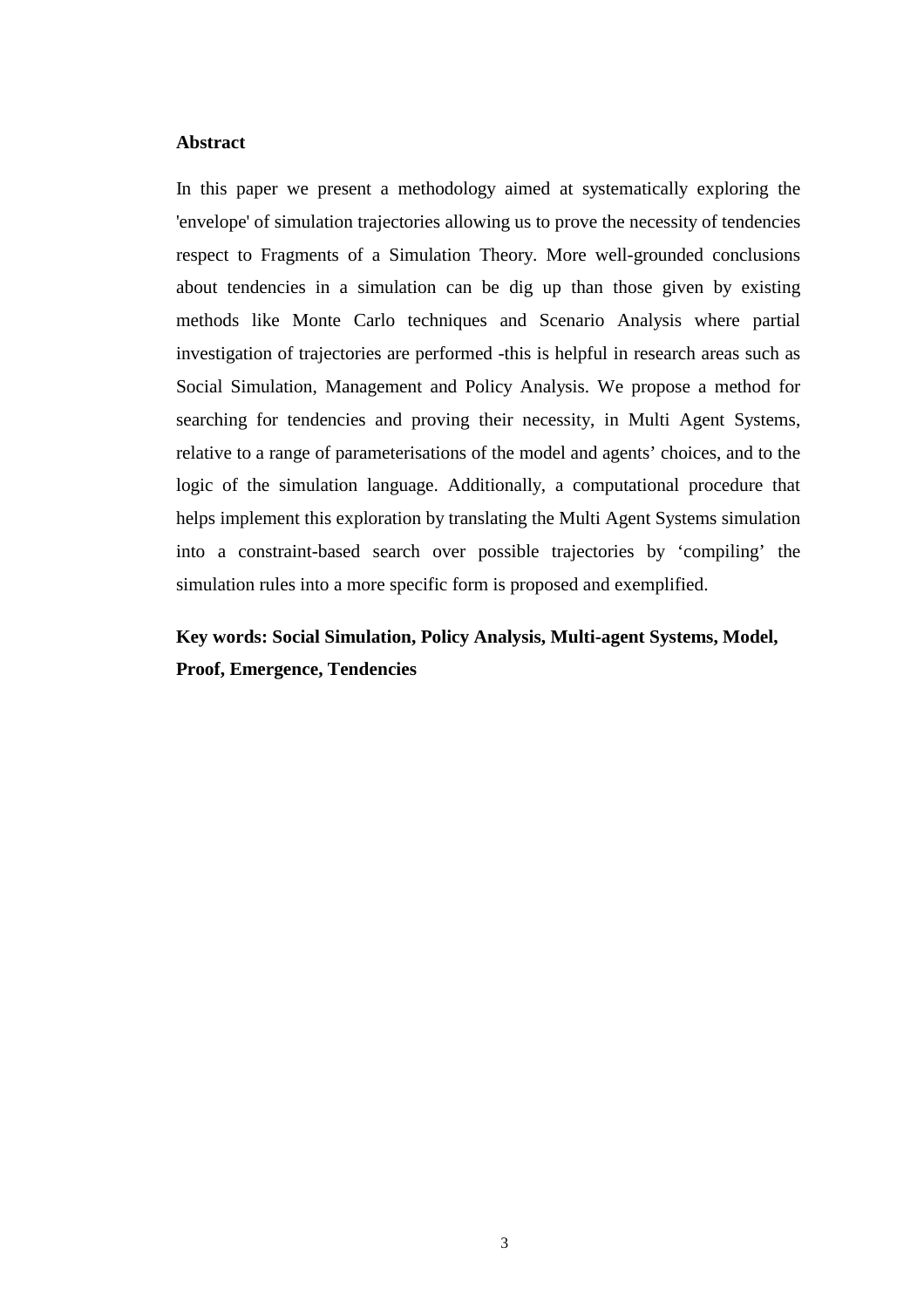#### **Behaviour in a Simulation**

Behaviour observed in a simulation can be classified in three groups in accordance to two criteria. The criteria are: first, whether the observed behaviour is or is not given in the simulation design; and second, for behaviour not given in the simulation design, whether it is or it is not associated with aspects well understood in the target system.

That behaviour given in the design is useful for verifying the simulation and is not of interest for understanding the target system or the simulation itself. Second, behaviour not given in the simulation design and well understood in the target system might be used for validating the simulation, but it will not be valuable for understanding the target system. And finally, we have those aspects of simulation related to behaviour little understood in the target system and obviously not given in the simulation design. We will call tendencies not given in the simulation and difficult to understand 'emergent tendencies' (for a related notion of emergence of tendencies, see e.g., Edmund et al. 1999).

A simulation hopefully will inform about this last sort of behaviour. In fact, the need to understand better certain kind of behaviour in a target system is what motivates a simulation in many areas of research. In areas such as social simulation, it is of particular interest to analyse processes and to understand better tendencies in social behaviour (Carley et al., 1998). In management and policy analysis simulation is valuable to guide and inform managers and policy analysts, assisting them for taking decisions (Wack, 1985a and 1985b; Domingo et al., 1996). Well-grounded information will help in all these areas of research to test theories and hypothesise about the simulation and the target system, and will assist more convincingly managers and policy analysts.

It is of particular interest for modellers in, for example, the named areas of research, to analyse the commonality of emergent tendencies in different simulation trajectories as this allows them to draw conclusions about the theory implied in the simulation. However, usually there is a trade-off between the richness of the study in terms of the number of explored trajectories (sometimes related to how fine-grained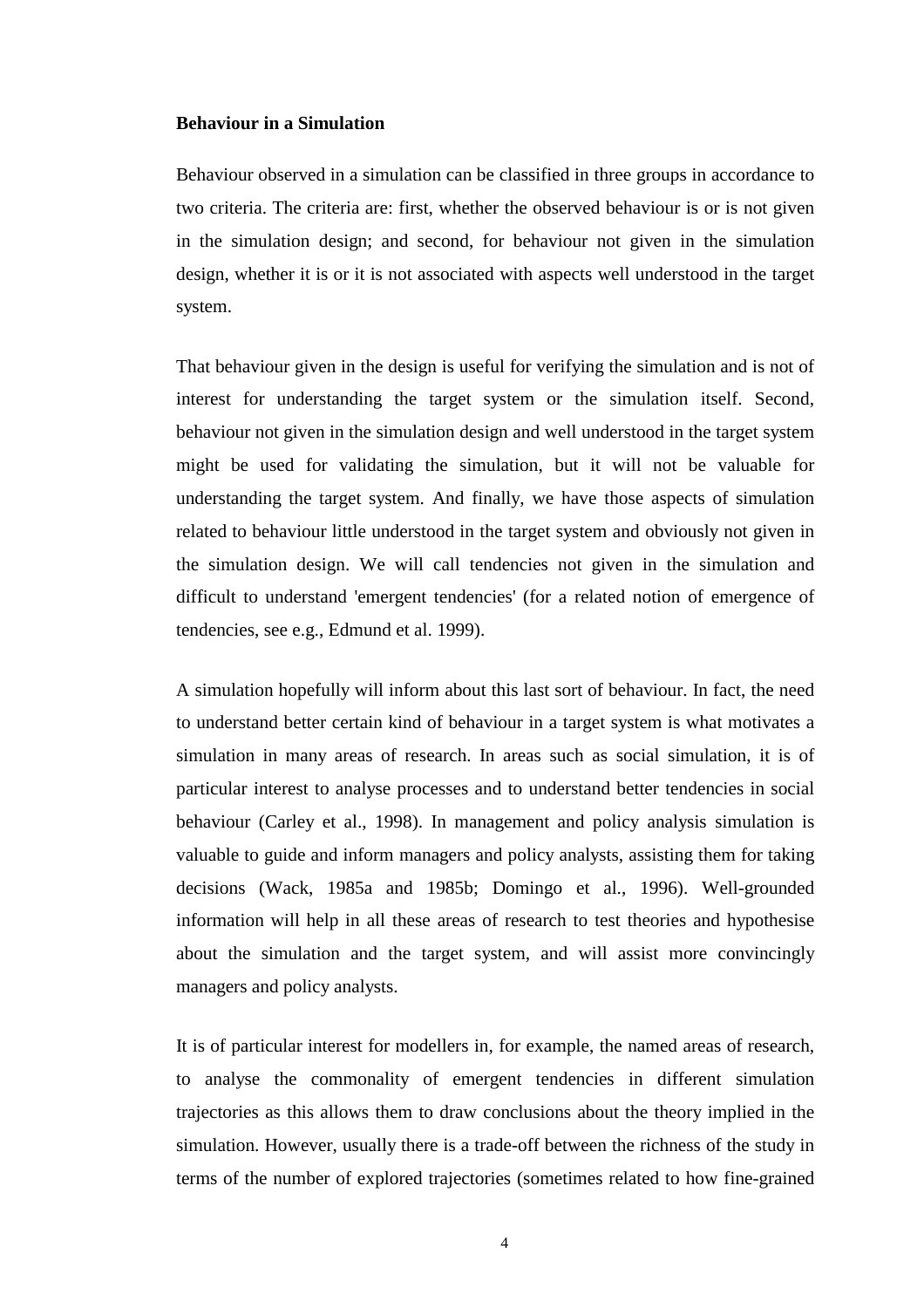the model is) and the amount of required computational resources. The finer the model the more "realistic" the simulation model will be, but also the more intricate the analysis of the simulation will be.

A typical case where this analysis is crucial is in Multi-Agent Based Simulation of social systems. There, modellers may attempt to generate in the lab certain "complex" behaviours in a whole population as the result of the interaction of simpler. Unforeseen behaviour of individuals and unpredictable tendencies in the behaviour of the whole population can arise (Edmonds, 1999).

The lack of alternative methodologies and tools for appropriate exploration and analysis of the dynamics of a simulation are presently a factor, which limits the comprehension of emergent tendencies. Present methods include examining individual trajectories as in Scenario Analysis (Domingo et al., 1996) and statistical sampling as in Monte Carlo techniques (Zeigler, 1976). They consist in partial explorations of simulation trajectories. In the first approach the partialness rests in a criterion chosen by the modeller, and in the second method trajectories are picked up randomly. In both of them the scope of conclusions is limited as they are incompletely grounded.

It is our purpose in this paper to complement those methods with an alternative way of exploring and analysing the simulation by systematically and automatically enveloping all possible trajectories in a substantial fragment of a simulation theory. More specifically, this paper proposes a complete search of trajectories for a range of parameterisations and agents' choices. This kind of search corresponds to a model exploration in Theorem Proving (Bonacina, 1998). Consequently, conclusions will be more well-grounded and can be applied in wider theory than when using the named alternative methods.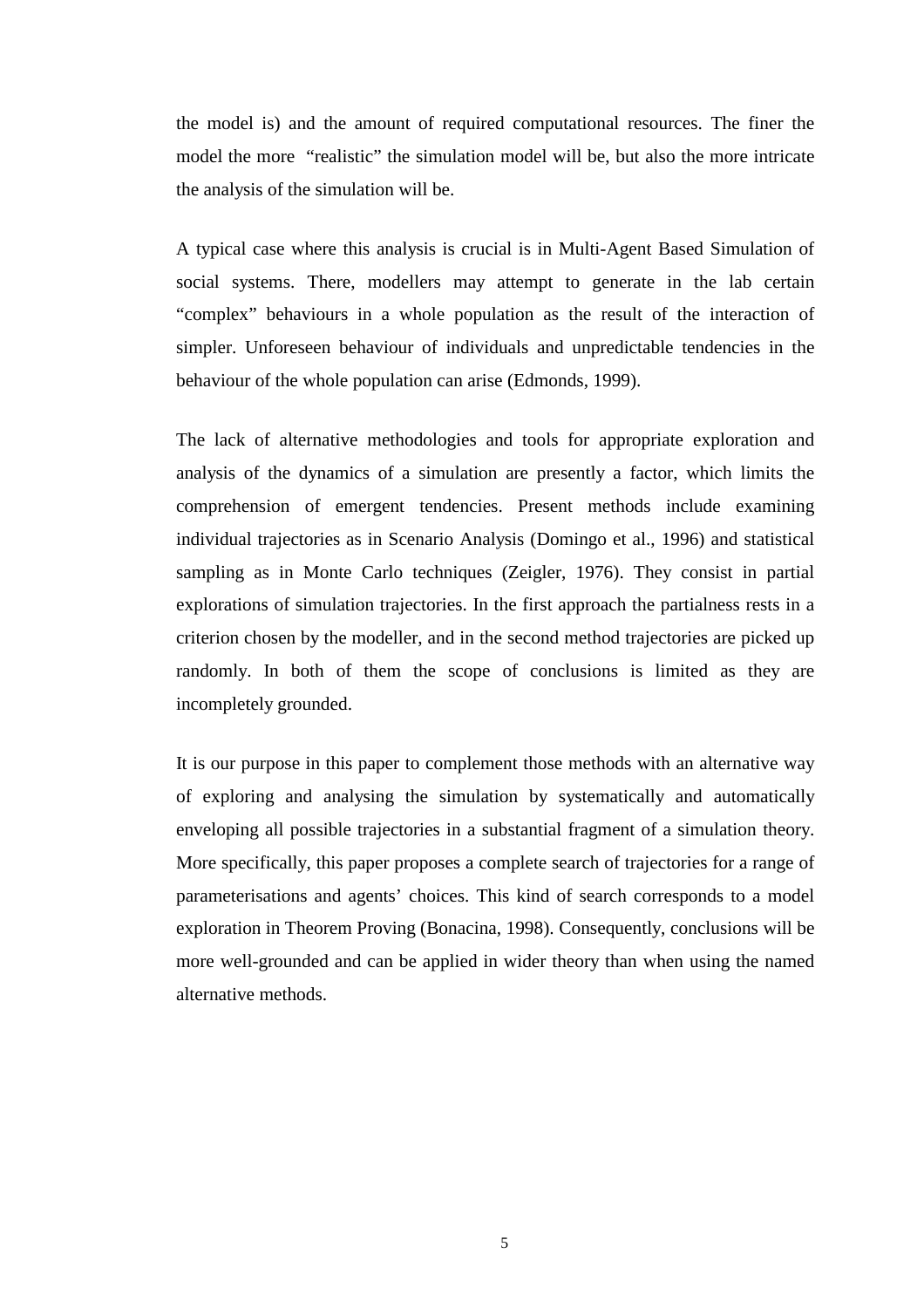# **Enveloping Tendencies in Simulation Trajectories: a Constrained Search over Possible Models**

#### **1.1 Constrained Exploration of Trajectories**

We propose the use of an exhaustive constraint-based search over a range of possible trajectories in order to establish the necessity of postulated emergent tendencies. Thus a subset of the possible simulation parameterisations and agent choices are specified; the target emergent tendencies are specified in the form of negative constraints; and an automatic search over the possible trajectories performed. The tendencies are shown to be necessary with respect to the range of parameterisations and non-deterministic choices by first finding a possible trajectory without the negative constraint to show the rules are consistent and then showing that all possible trajectories violate the negation of the hypothetical tendency when this is added as a further constraint (See figure 1). This corresponds to a Model Based exploration in Theorem Proving (Bonacina, 1998).

## **1.2 Proving the Necessity of a Tendency**

We want to be able to generalise about tendencies going from observation of individual trajectories to observation of a group of trajectories generated for certain parameters and choices. Actually, we want to know if a particular tendency is a necessary consequence of the system or a contingent one. For doing this we propose to translate the original Multi Agent System along with the range of parameterisations and agents' choices into a platform (described in the next section) where the alternative trajectories can be unfolded. Each trajectory will correspond to a possible trajectory in the original Multi Agent System. Once one trajectory is shown to satisfy the postulated tendency another set of parameters and agents' choices is selected and the new trajectory is similarly checked. If all possible trajectories are successfully tested, the tendency is proved to be necessary relative to the logic of the simulation language, the range of parameterisations and agents' choices.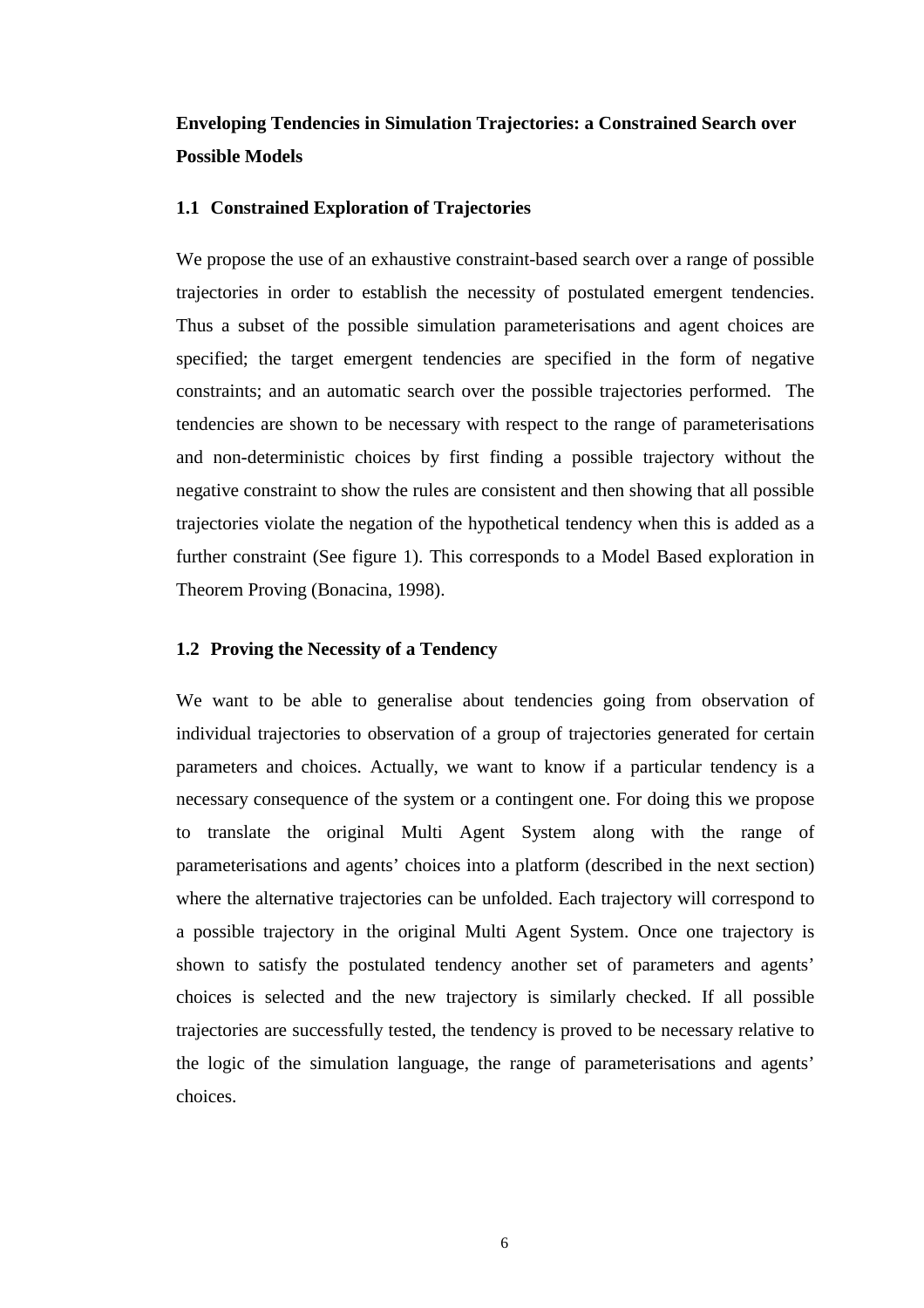

**Figure 1. A constraint-based exploration of possible simulation**

The idea is to translate the Multi Agent System into a constraint-based platform in an automatic or near automatic way without changing the meaning of the rules that make it up in order to perform this automatic testing. In this way a user can program the system using the agent-based paradigm with all its advantages; inspect single runs of the system to gain an intuitive understanding of the system and then check the generality of this understanding for fragments of the system via this translation into a constraint-based architecture.

In the example shown below, all trajectories are explored for one combination of parameters, eight agents' choices per iteration and seven iterations. A simple tendency was observed characterised by a mathematical description of its boundaries. This characterisation was handled as a theorem. The theorem was proved to be necessary following a procedure similar to the one described in the previous paragraph.

## **1.3 What is New in This Model-Constrained Methodological Approach**

It is our goal in this paper to propose an alternative approach for exploring and analysing simulation trajectories. It will allow the entire exploration and subsequent analysis of a subspace of the whole space of simulation trajectories. We are suggesting the generation of trajectories in a semantically constrained way. Constrictions will be context-dependent (over the semantics of the trajectory itself) and will be driven via the introduction of a controller or meta-module.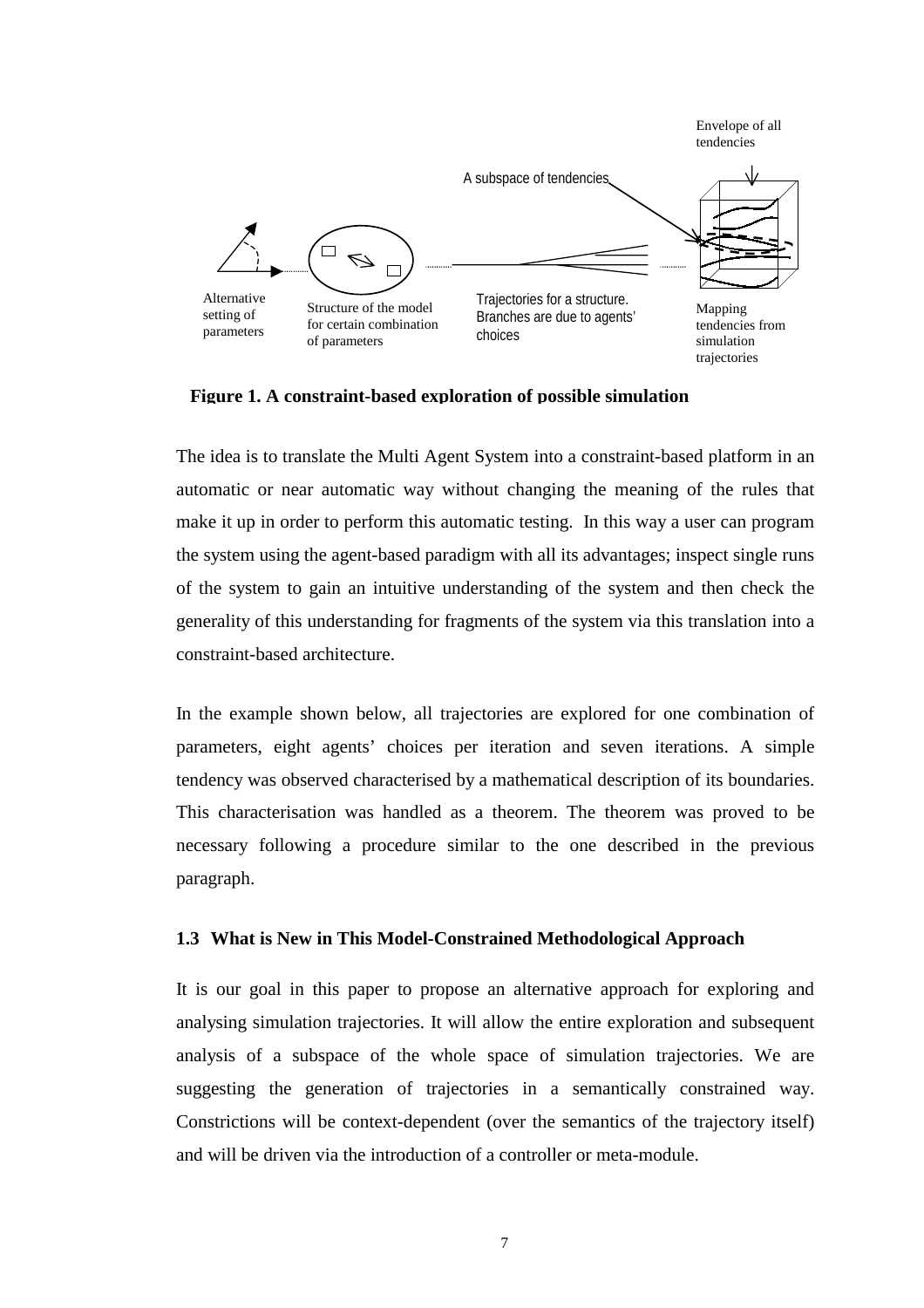Like Scenario Analysis, the idea is to generate individual trajectories for different parameterisations and agents' choices but unlike Scenario Analysis the exploration is constrained to only certain range of parameters and choices.

Akin to Monte Carlo techniques it explores only part of the total range of possible trajectories. But, unlike Monte Carlo studies it explores an entire subspace of (rather than some randomly generated sample) trajectories and is able to give definitive answers for inquires related to the dynamics of the simulation in that subspace.

## **Towards the Implementation of a Suitable Platform for the Envelope of Trajectories using Strictly Declarative Modelling Language**

Strictly Declarative Modelling Language (Moss et al., 1998) is the declarative language where we have built the Multi-Agent System in which the experiments have been developed. As a source of comparisons and ideas, the model has also been programmed in a Theorem Prover (Chiang et al., 1973; McCune, 1995; Wos, 1988).

A Theorem Prover is a computational system aimed at exploring the theory embedded in a set of clauses and a set of inference rules, in a search for a proof of a given theorem in such a theory. Theorem prover systems have been developed with different purposes than logic programming languages like Prolog, but there exist theorem provers written as extensions of these systems (e.g., as extensions of Prolog). Theorem provers have become popular, for example, for proving mathematical theorems and for verifying computational programs (Wos, 1988). Nevertheless, the idea of proving theorems in a simulation theory not given in the simulation design and even no well understood by the modeller (like emergent tendencies) is a novel idea coming from the necessity of understanding better processes in simulations of complex systems and, particularly, in simulations of social systems. However theorem provers are more oriented for doing symbol manipulation and for proving in formal logic than for simulation and numerical manipulation, they can provide valuable ideas for exploring theorems in a simulation theory. These ideas hopefully will be helpful for developing methodologies and techniques for proving in simulation of complex systems, which can be more comfortably implemented in simulation languages such as Strictly Declarative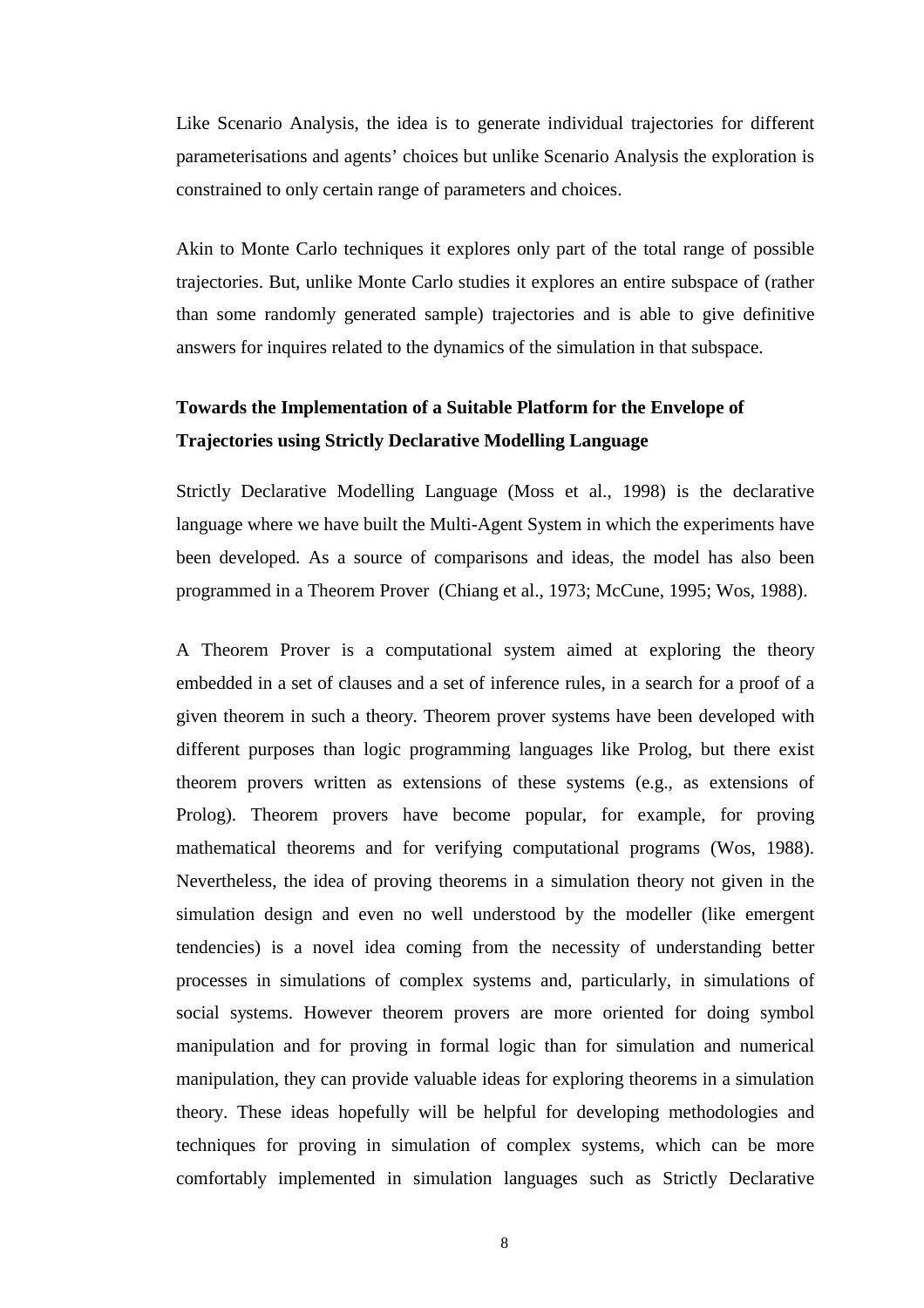Simulation Language. In order to make possible such implementations, certain characteristics and features will be required in these simulation languages. For example well-grounded underlying logical properties and appropriate mechanisms for exploring the simulation theory.

Strictly Declarative Modelling Language offers desirable features for simulation experiments as compared to imperative programming. For the social simulation community those features seem to be of particular interest when facilitating the exploring and analysis of the dynamics of the simulation (Moss et al., 1997).

Among the good features Strictly Declarative Modelling Language (SDML) offers for a model-based exploration of simulation trajectories, we have:

- Good underlying logical properties of the system. Good underlying logical properties in the sense of well grounded. SDML's underlying logic corresponds to a fragment of the Strongly Grounded Autoepistemic Logic (SGAL) described by Kurt Konolige (Konolige, 1995).
- Its backtracking mechanism facilitates the exploration of alternative trajectories via the splitting of simulation paths according to agent's choices and model's parameters.
- Efficient forward chaining assumptions manager in SDML tracks the use of assumptions. Assumptions result from choices.
- A collection of useful primitives relevant to social simulation.
- Meta-agent for automatic translation of rules. A meta-agent (meta, for our purposes) is an agent "attached" to another agent as a controller; it is able to write rules in that agent. This is used here not as an agent per se but as a module used to 'compile' rules into an efficient form as well as to monitor and control the overall search process and goals.
- A mechanism for an automatic and static analysis of rule dependencies.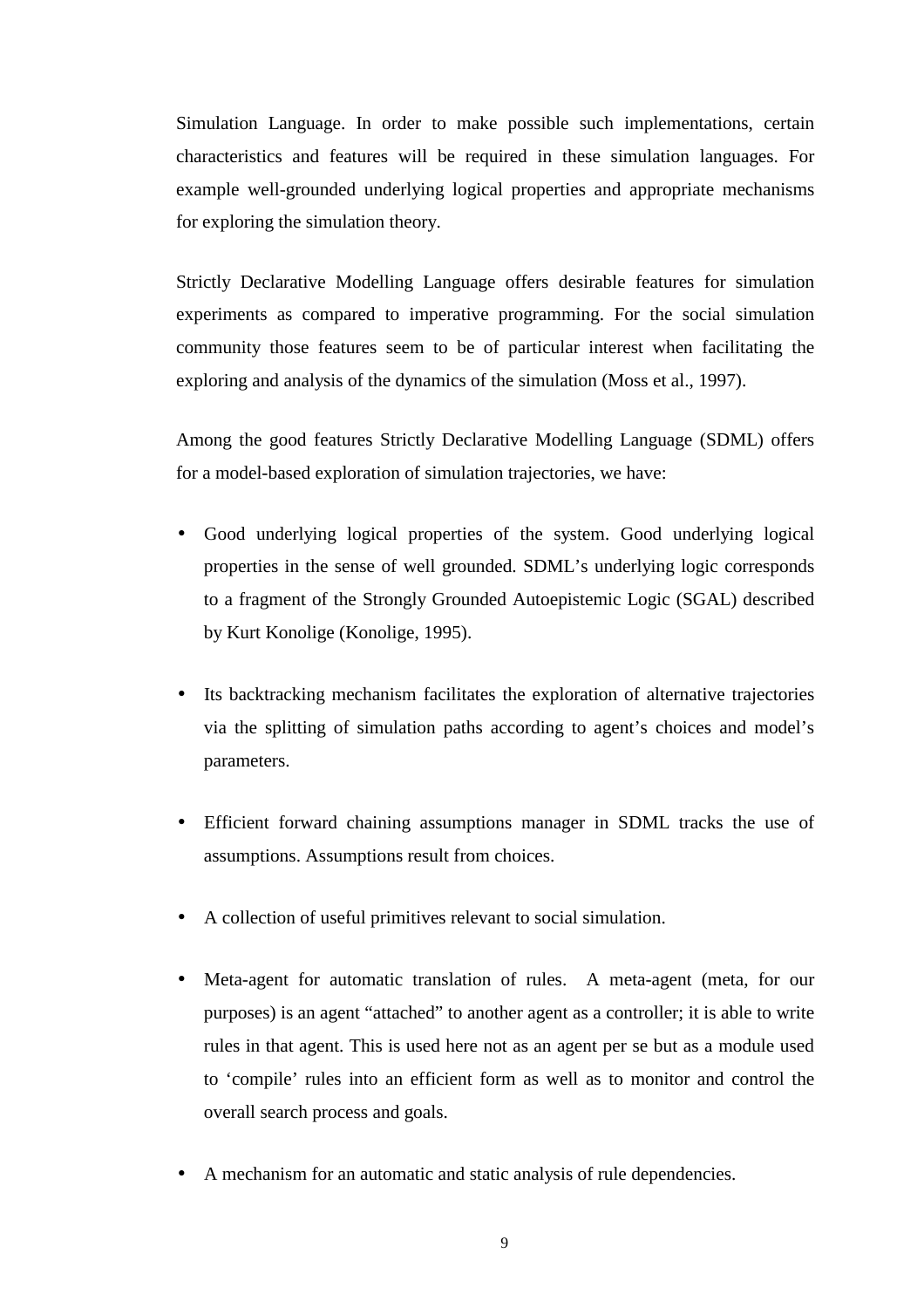- Simple negative contradiction generation via false predicate:  $P \Rightarrow$  •
- User defined backward chaining clauses useful to be used as demodulators.

## **Implementing a Suitable Constraint-Based Programming Platform**

The main goal of the programming strategy to be described is to increase the efficiency in terms of simulation time, thus making an efficient constraint-based search possible. The improvements will be achieved by making the rules and states more context-specific. This enables the language's inference engine to exploit more information about the logical dependencies between rules and thus increase the efficiency. Thus this can be seen as a sort of 'practical compilation' process, which undoes the agent encapsulation in order to allow the more efficient exploration of its behaviour. In particular we split the transition rules into one per simulation period, and also by the initial parameters. This necessitates a dynamic way of building rules. This is done via a controller, which generates the rules at the beginning of the simulation.

## **1.4 An Overview of the System**

We implemented the proposed architecture in three modules; let us call them *model*, *prover* and *meta*. The following diagram illustrates this: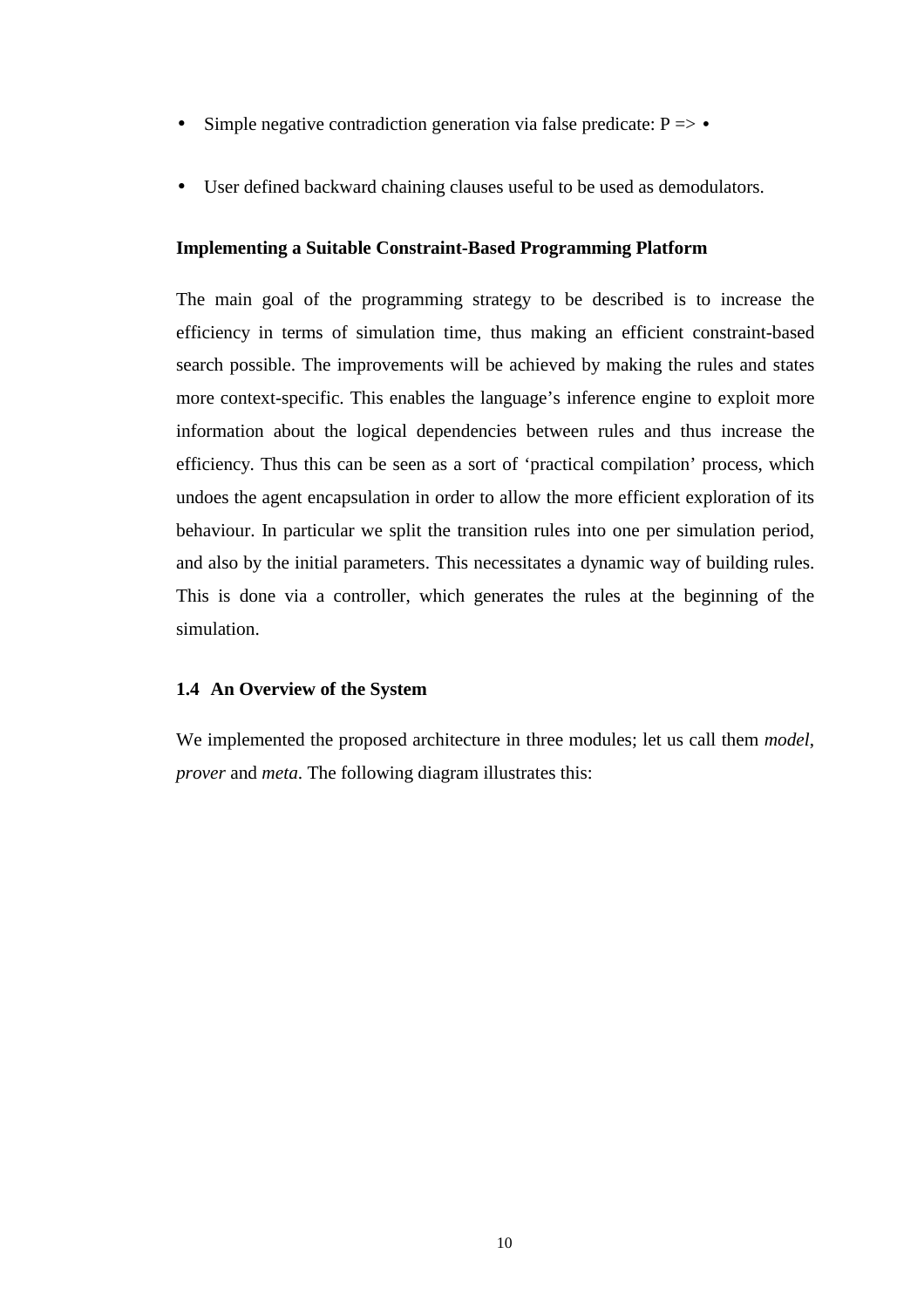

**Figure 2. Illustration of the system's parts**.

## **1.5 Description of System Modules**

We have found it convenient to distinguish and model as distinct entities three basic elements of a simulation: the static structure of the model, the dynamics of the simulation and the way this dynamics is "managed" by certain meta-rules or by a controller. Each of those entities is programmed in a different module:

- model, sets up the structure of the model, that is, it gives the environment of the simulation: range of parameters, initialisations, alternative choices and basic (backward chaining) rules for calculations.
- prover, generates the dynamics of the simulation. This is a sub-module of model (i.e. it is contained in model). This will basically contain the transition rules, auxiliary rules for generating pre-processing required data and the conditions to test the necessity of the theorem. All of them are rules to be executed while the simulation is going on.
- meta, is responsible for controlling the dynamics of the simulation. Its meta-rules write the transition rules and the theorem in (as well as others required by) the module prover. A picture of the system is given in Figure 2.

## **1.6 Program Dynamics**

Modules' rules are executed in the following sequence:

- model: initialising the environment for the proof (setting parameters, etc..)
- meta: creating and placing the transition rules in prover.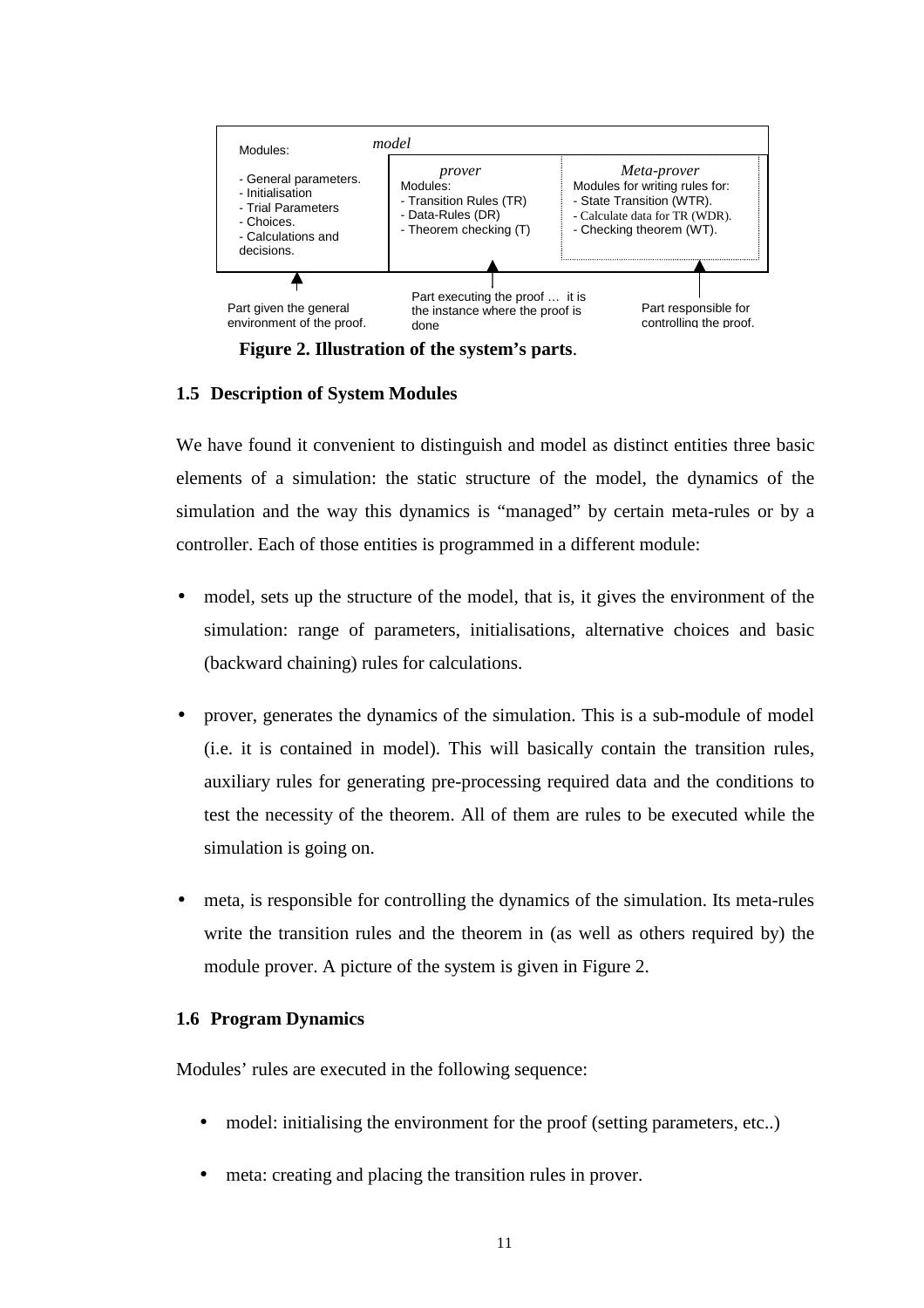• prover: carrying on the simulation using the transition rules and backtracking while a contradiction is not found.

The program backtracks from a path once the conditions for the theorem are verified, then a new path with different choices and/or parameters is picked up.

## **1.7 Split of the Rules: a Source of Efficiency**

In forward chaining simulation the antecedent retrieves instance data from the past in order to generate data for the present (and maybe the future):

past facts  $\rightarrow$  present and future facts

Traditionally, the set of transition rules are implemented to be general for the whole simulation. A unique set of transition rules is used at any simulation iteration.

As the simulation evolves, the size of the database increases and the antecedents have to discriminate among a growing amount of data. At iteration-i , there would be data from (i-1) alternative days matching the antecedent. As the simulation evolves it becomes slower because of the discrimination the program has to carry out among this (linearly) growing amount of data.

Using the proposed technique, we would write a transition rule for each simulation time (see figure 3). The specific data in the antecedent as well as in the consequent could be instanced. Where possible, a rule for each datum, the original rule will generate, would be written. The splitting of rules lets us discriminate among the transition rules for different simulation times given a more specific instancing of data.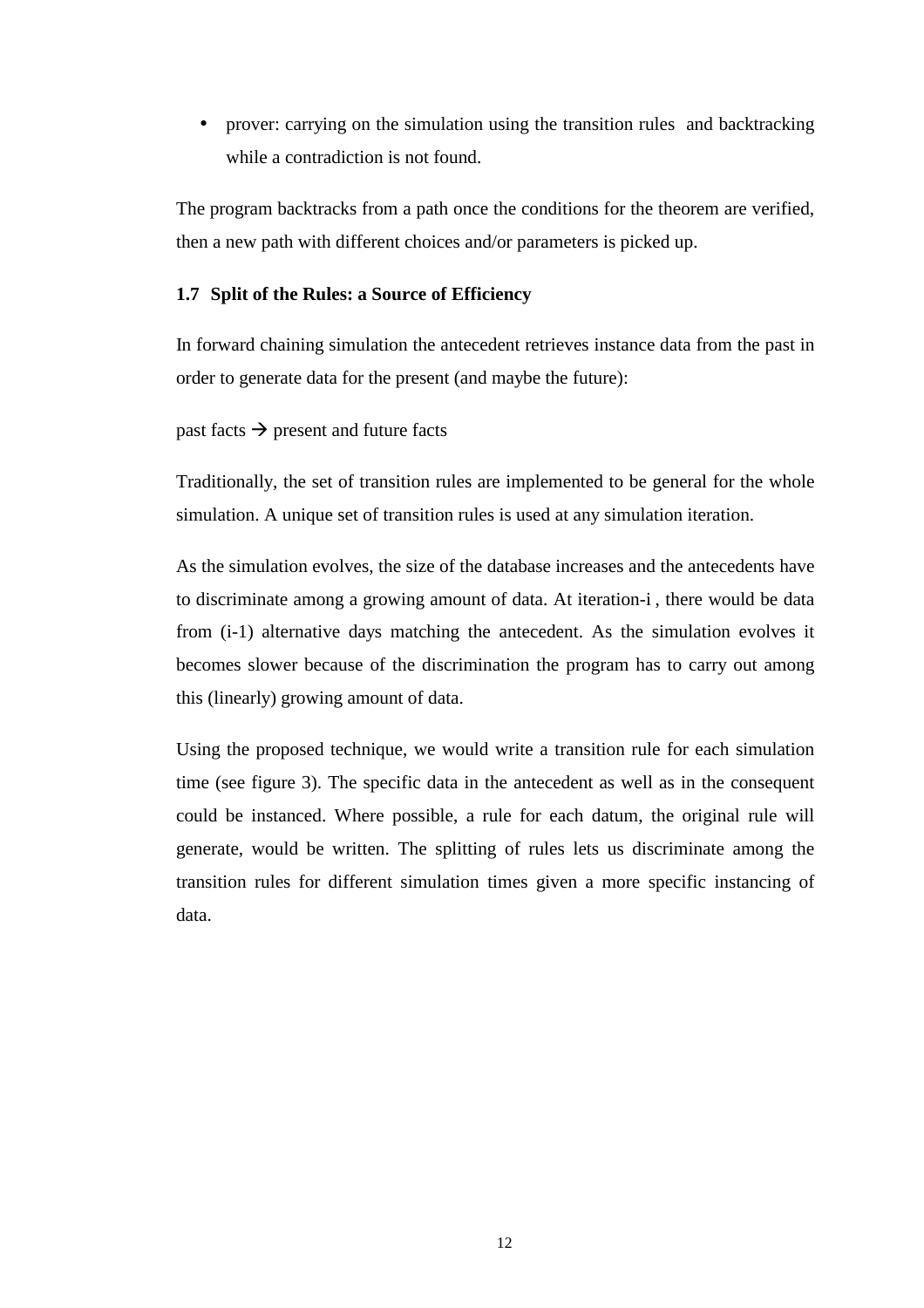

**Figure 3. Splitting of rules by time period and a combination of**

## **1.8 Measuring the Efficiency of the Technique**

Comparing the two programs, the original Multi Agent System simulation and the constraint-based translation we obtain a speed up by a factor of O(NM), where N is the average number of agents instantiated by a rule and M is the number of iterations. SDML already has facilities for discriminating among iterations, but their use is not convenient for the sort of simulation we are doing (exploring scenarios and/or proving) because of the difficulties for accessing data from any time step at any time. If we had used this facility still the simulation would have been speeded up by N. Notice that all these values are only estimations because a program stops trying to fire a rule as soon as it finds out that one of its clauses is false.

It is clear that the greater the number of entities in the simulation or the number of iterations, the larger the benefits from the technique. We must notice that the speeding up of the simulation is only one dimension of the efficiency given by the technique.

#### **An Example**

A simple trader-distributor model was built in SDML. It resembles basic characteristics that can be observed in many empirical models but it is ideal in the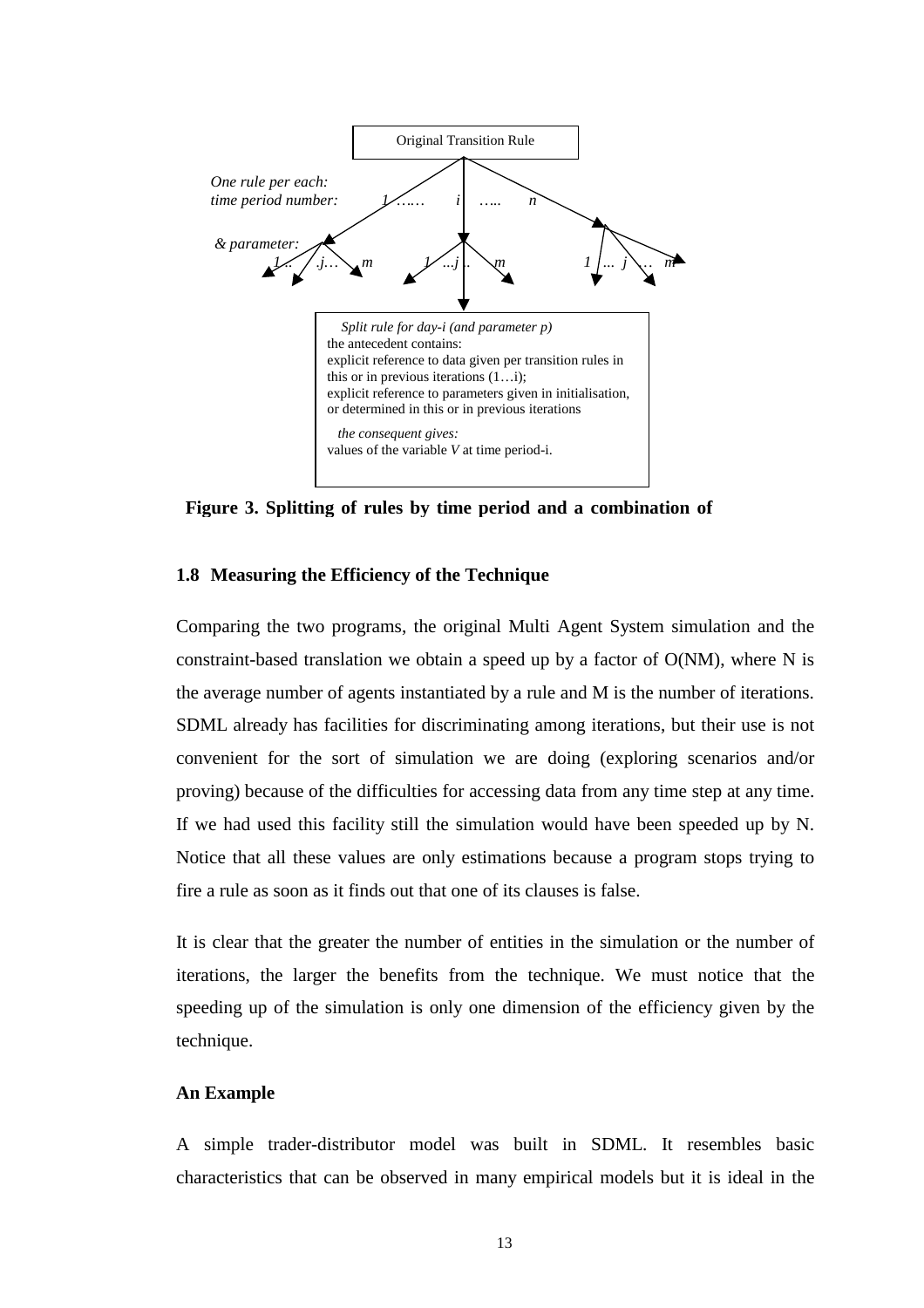sense that it is not a representation of any particular empirical model. There are six agents: three Distributors and three Traders (see left side of figure 4).

This model was rebuild first in the Theorem Prover OTTER (McCune, 1995), one of the more successful theorem provers, in order to find ideas for a more efficient implementation than a traditional Multi Agent System simulation and then also in SDML using the proposed modelling strategy. In the new SDML model the exploration of possibilities was speeded up by a factor of 14. Also, the model built in OTTER, though faster than the original model in SDML, was several times slower than the improved SDML model.

Translating the Multi Agent System model into the Constraint Based architecture:

The idea is to build a new model in SDML facilitating reasoning about the whole simulation by having a single rulebase-database were dependencies previously hidden in the hierarchies of agents, time levels and modules are revealed and



# exploited to 'unwrap' the rules and speed up the simulation (see right side of figure **Figure 4. Translating the original MAS into the Constraint Based architecture: revealing dependencies and unwrapping rules**

4).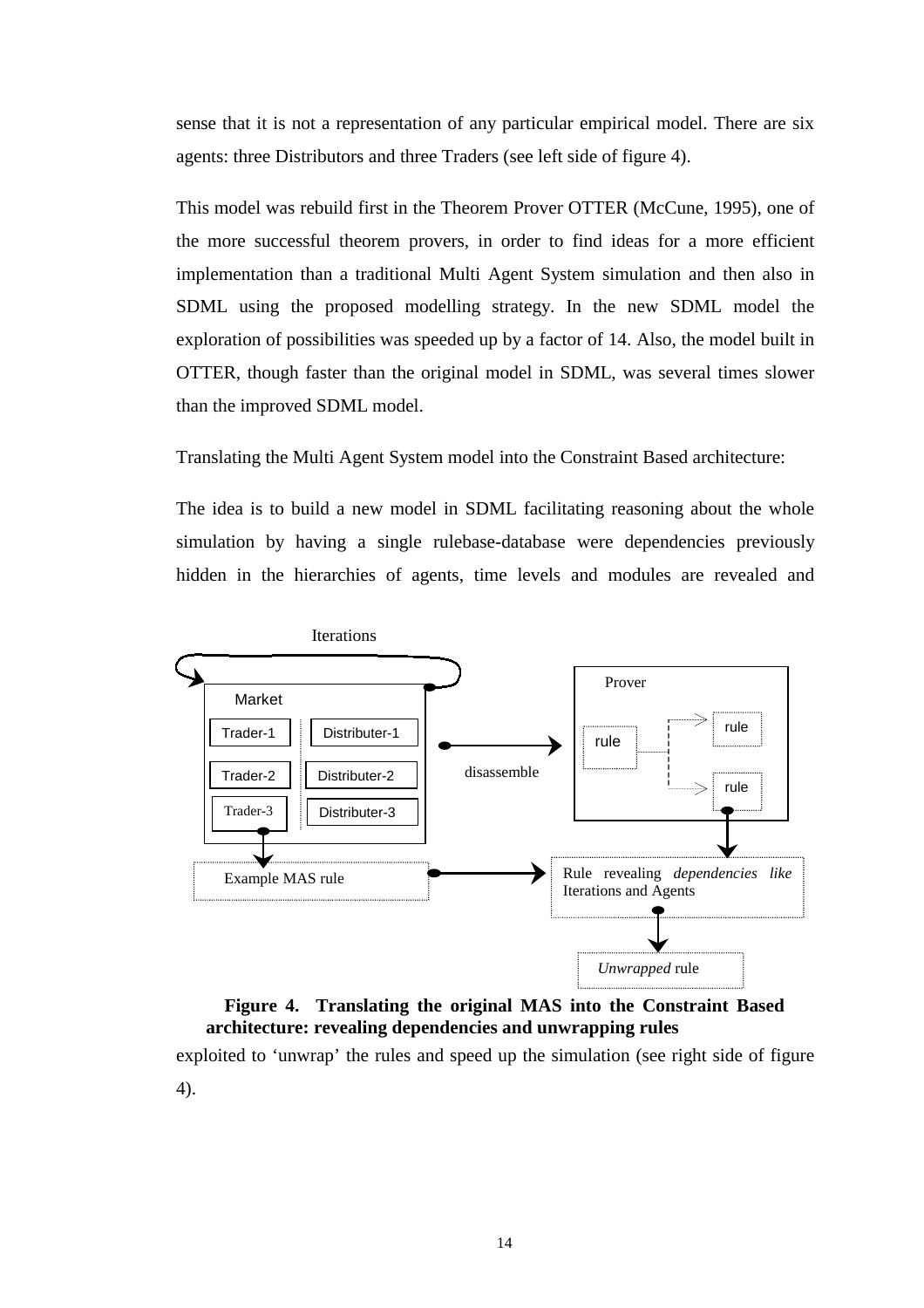#### **1.9 What the Technique Enables**

In this example, the described technique was used to prove that the size of the interval of prices (that is: biggest price - smaller price, each day) decreases over time during the first six iterations over a range of one parameterisation and eight choices for the agents at each iteration. An exponential decrease of this interval was demonstrated in all the simulation paths. A total of 32768 simulation trajectories were tested. It was not possible to simulate beyond this number of days because of the limitations imposed by computer memory. The complete search process took only 24 hours.

The tendency is expressed as an envelope rather than as a central tendency, as e.g., in Monte Carlo techniques. At certain iteration in a trajectory, the bounds of the tendency are given by the highest price and lowest prices among all Traders' prices (i.e. [highest Price, lowest Price]). Its bounds for certain iteration for a set of explored trajectories are given as the union of the intervals got for that iteration in all



Tendency: amplitud interval for prices decreases monotonically (proved over 32768 iterations)

 **Graph 1.** Tendency observed in a trajectory

explored trajectories (see graph 1). So, the idea is to envelope the tendency no for only one trajectory but for a subset of trajectories, those given somehow as a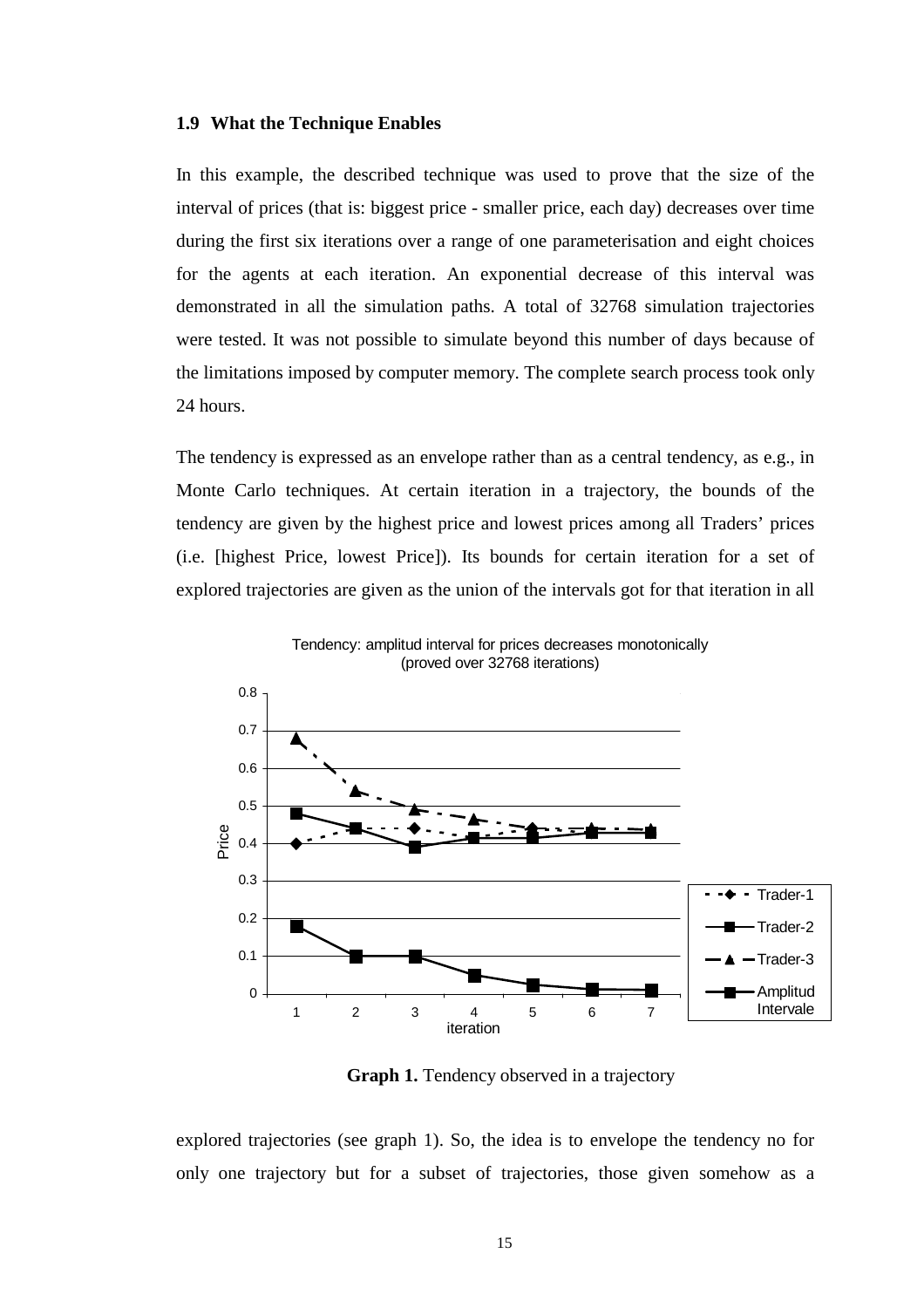subspace of the whole set of possible simulation trajectories. This allows managers, policy analysts and social modellers to get better informed than when using central measures of tendencies.

Though the tendency we have shown is simple and quantitative, the technique is applicable in more interesting cases of emergent tendencies, even if they have a qualitative nature.

## **Other Approaches**

In OTTER (and similar Theorem Provers) the set of simulation rules and facts (atoms) is divided into two sets (this strategy is called support strategy) (McCune, 1995):

One set with "support" and the other without it. The first one is placed in a list called "SOS" and, the second one, in the list "USABLE". Data in USABLE is "ungrounded" in the sense that the rules would not fire unless at least one of the antecedents is taken from the SOS list. Data inferred using the rules in USABLE are placed in SOS when they are not redundant with the information previously contained in this list, and then used for generating new inferences. The criteria for efficiency are basically subsumption and weighting of clauses.

Rules are usually fired in forward chaining but backward chaining rules and numerical manipulations are allowed in the constructs called "demodulators" (Wos, 1988).

In simulation strategies like event-driven simulation or partition of the space of rules, in declarative simulation, are used. The criteria for firing rules is well understood, and procedures like weighting and subsumption usually are not necessary. Additionally, redundant data could be avoided in Multi Agent System with a careful programming.

The advantages given for the weighting procedure in OTTER are yielded in Multi Agent System systems like SDML by procedures such as partitioning, where chaining of the rules allows firing the rules in an efficient order according to their dependencies.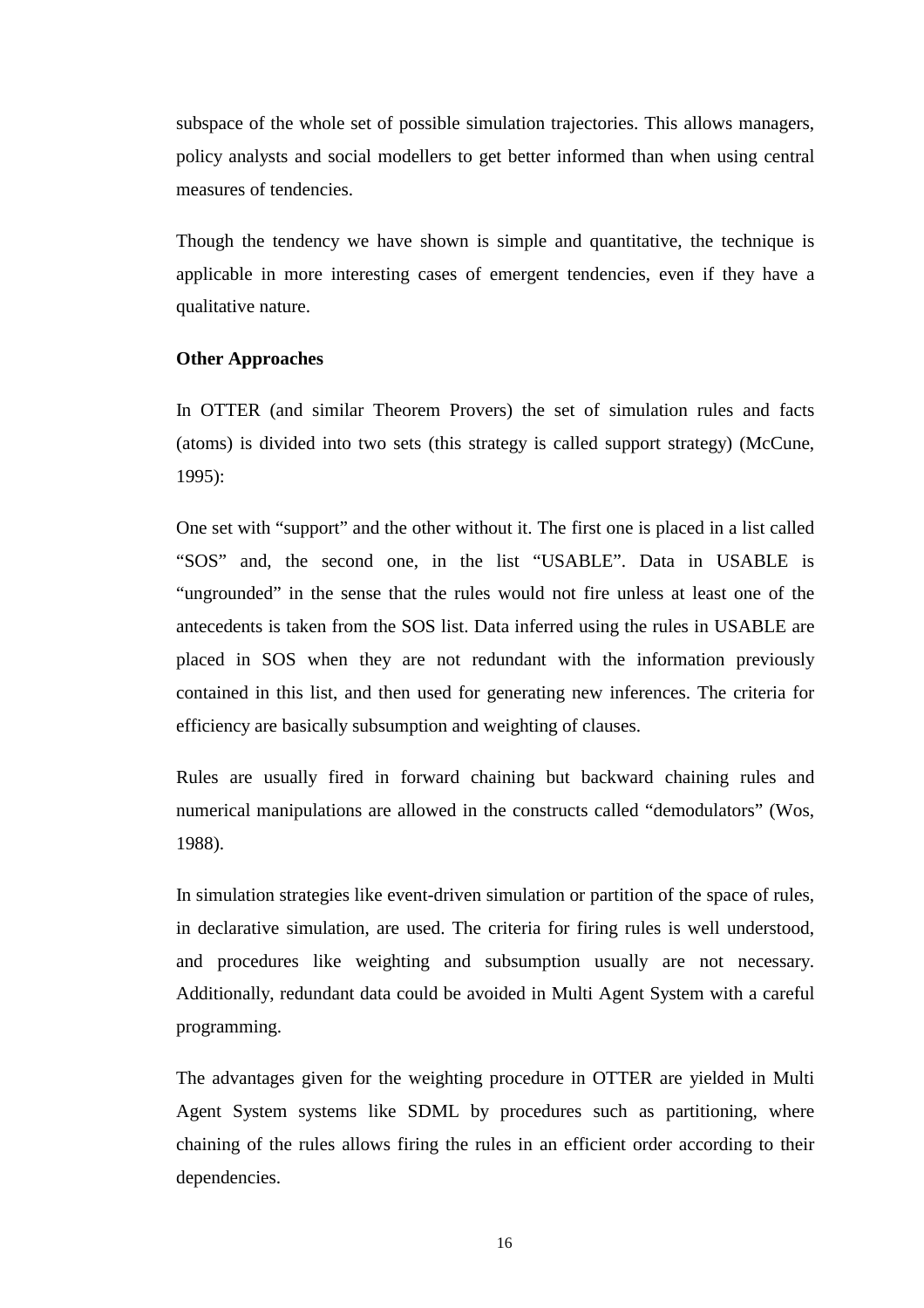Among other approaches for the practical proof of Multi Agent System properties, the more pertinent might be the case conducted by people working in DESIRE (Engelfriet et al., 1998). Engelfriet et al. propose the hierarchical verification of Multi Agent System properties, and succeeded in doing this for a system.

However, their aim is limited to verification of the computational program  $-$  it is proved that the program behaves in the intended way. It does not include the more difficult task, which we try to address, of establishing general facts about the dynamics of a system when run or comparing them to the behaviour observed in other systems (Axtell et al., 1996).

Koen et al. (2000) use contextual information for adding flexibility in behaviour of agents' using preference models. In particular they propose building agents able to 'adapt' their plans in an environment with uncertainty and soft deadlines by using a context-sensitive planning. He claims these agents have more 'realistic' preference models than those commonly used in other approaches. Their idea of a context sensitive planning is comparable to our idea of context driven exploration of simulation trajectories proposed in the second level of architectural transformations.

The Riley et al. (2000)' paper is related with understanding Multi Agent System and observing aspects of their dynamics -in this sense related to the work presented in this article. Concretely, they propose a 'layered disclosure by which autonomous agents have included in their architecture the foundations necessary to allow them to display upon request the specific reasons for their actions'. In fact, this mechanism permits a modeller to check the state of the internal model of an agent at certain simulation time. This sort of mechanism is programmable in SDML by writing the specific rules for required reports, or, stopping the simulation and then writing the consulting rules in the 'Experiment tag' of the appropriated agent. In addition, SDML allows us to return to previous states in the simulation. The analysis of the dynamics of a simulation they propose is quite simple and not so useful for understanding aspects of the simulation related with the theory implicit in the simulation. They do not address the more fundamental aspect of analysing tendencies (regularities over time) but rather aspects at certain isolated simulation instants.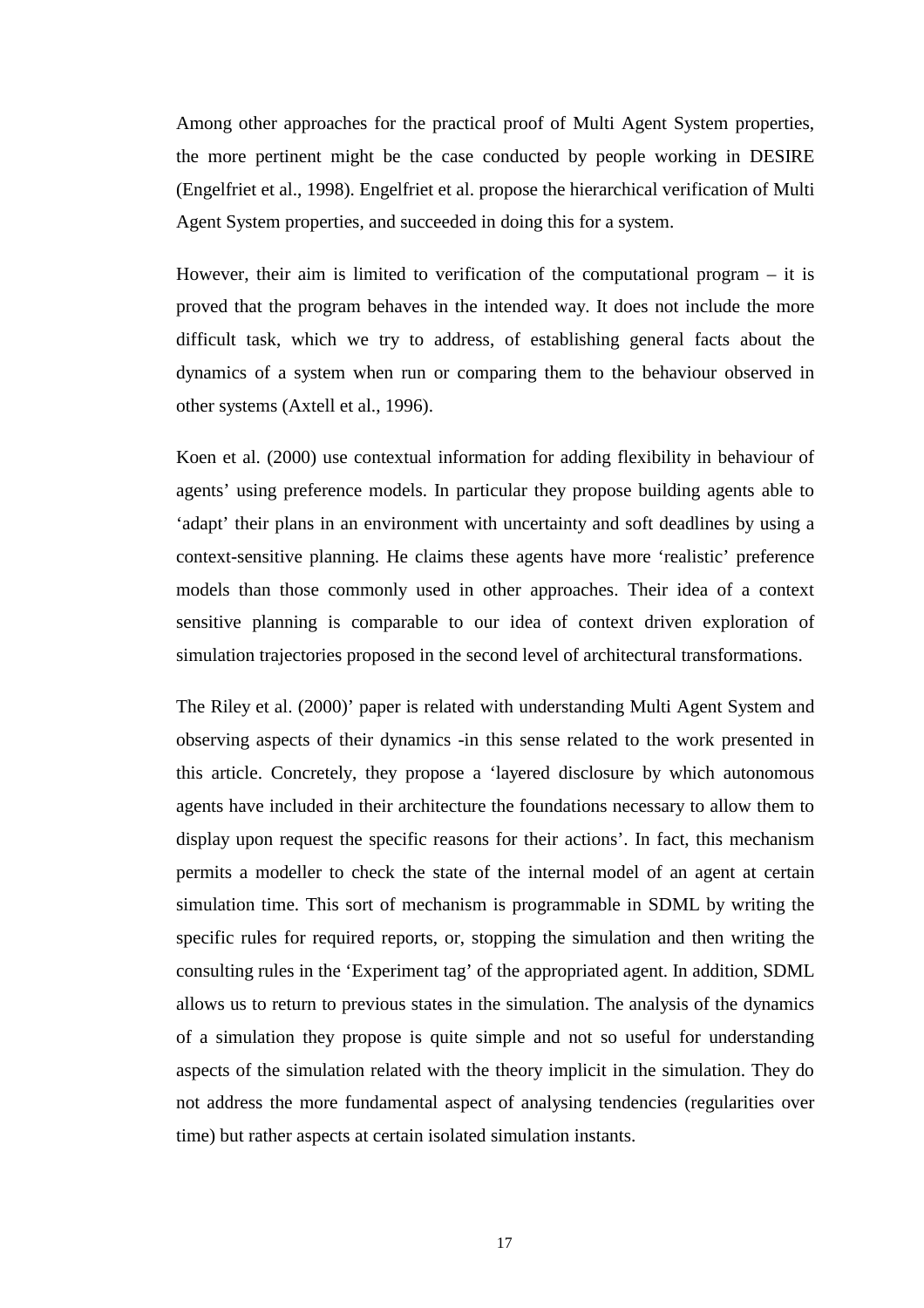## **Conclusions and Further Work**

We have proposed a method for a Model-Based proof of emergent tendencies in fragments of a simulation theory. In particular we have suggested a constraint-based semantically oriented exploration of all simulation trajectories following a forward chaining inference procedure. Once a tendency is identified the idea is to prove its necessity relative to the logic of the simulation language, a range of parameterisations and agents' choices. The proof will be relative to the fragment of the theory defined by such a range of model's parameters, agents' choices and the logic of the program.

A platform to implement this methodology has been proposed. It consists of a modular structure according to strategic parts of a simulation: a first module, model, sets up the static structure of the simulation; then a second module, prover, generates the dynamics of the simulation; and finally a meta-module is responsible for controlling the dynamics of the simulation. The second characteristic of this platform is a partitioning of the space of rules and splitting of transition rules by STI, parameters and choices.

The suggested method allows a modeller to draw more well-grounded conclusions than when using existing methods such as scenario analysis and Monte Carlo techniques. It is valuable in applications in soft systems such as management, policy analysis and social simulation. It assists more convincingly managers and permits researchers in these areas to test theories and to elaborate more well-grounded hypothesis about the behaviour of both the simulation and the target system.

Further work should be orientated to develop even more efficient (in terms of the relation explored simulation space - required computational resources) architectures for investigating and proving behaviour in simulations. We believe Constraint Logic Programming, and in particular Rule Based Constraint Logic Programming, is a promising source of ideas (Frühwirth, 1994; Frühwirth et al., 1992).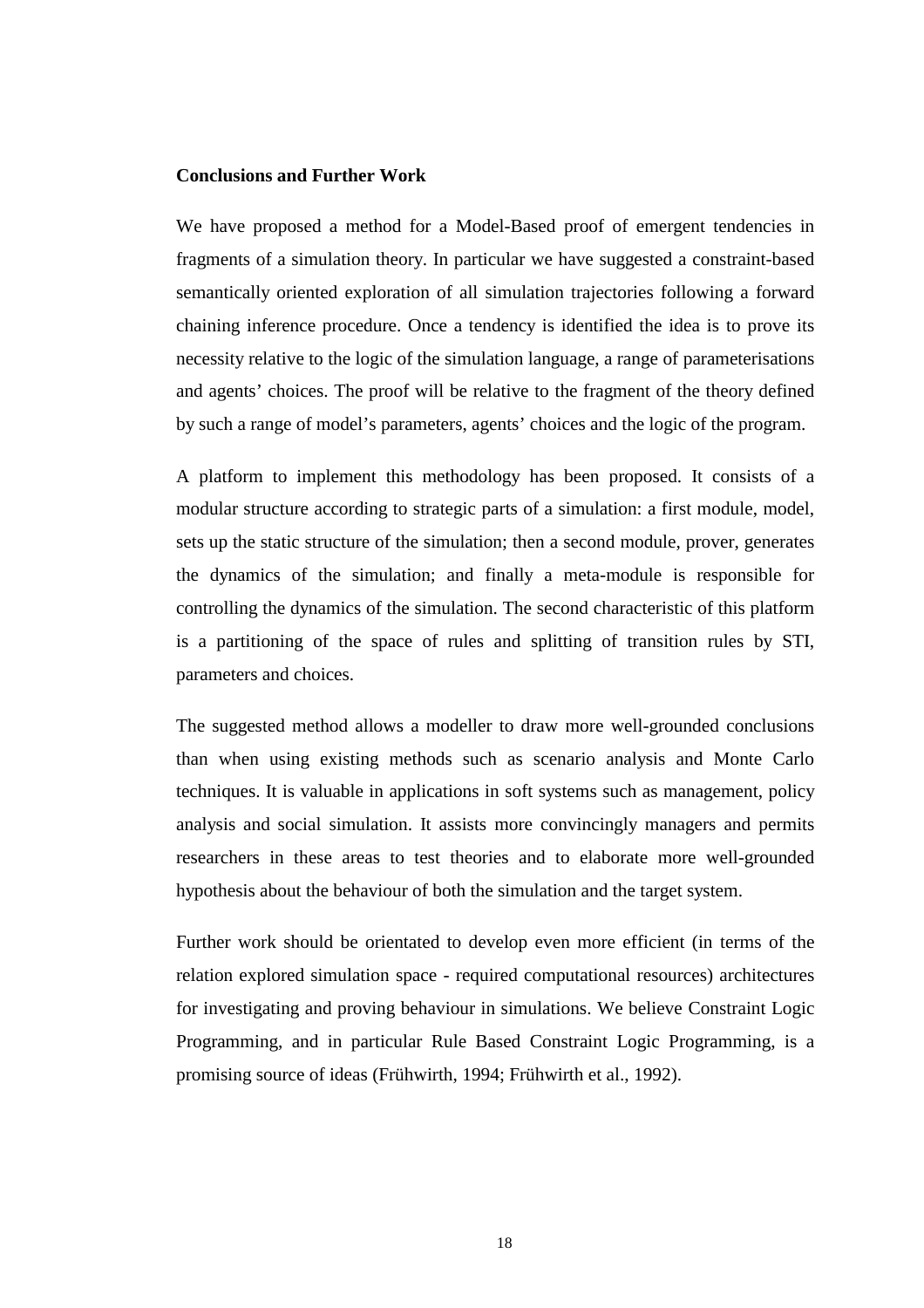## **Acknowledgements**

SDML has been developed in VisualWorks 2.5.2, the Smalltalk-80 environment produced by ObjectShare. Free distribution of SDML for use in academic research is made possible by the sponsorship of ObjectShare (UK) Ltd. The research reported here was funded by CONICIT (the Venezuelan Governmental Organisation for promoting Science), by the University of Los Andes, and by the Faculty of Management and Business, Manchester Metropolitan University.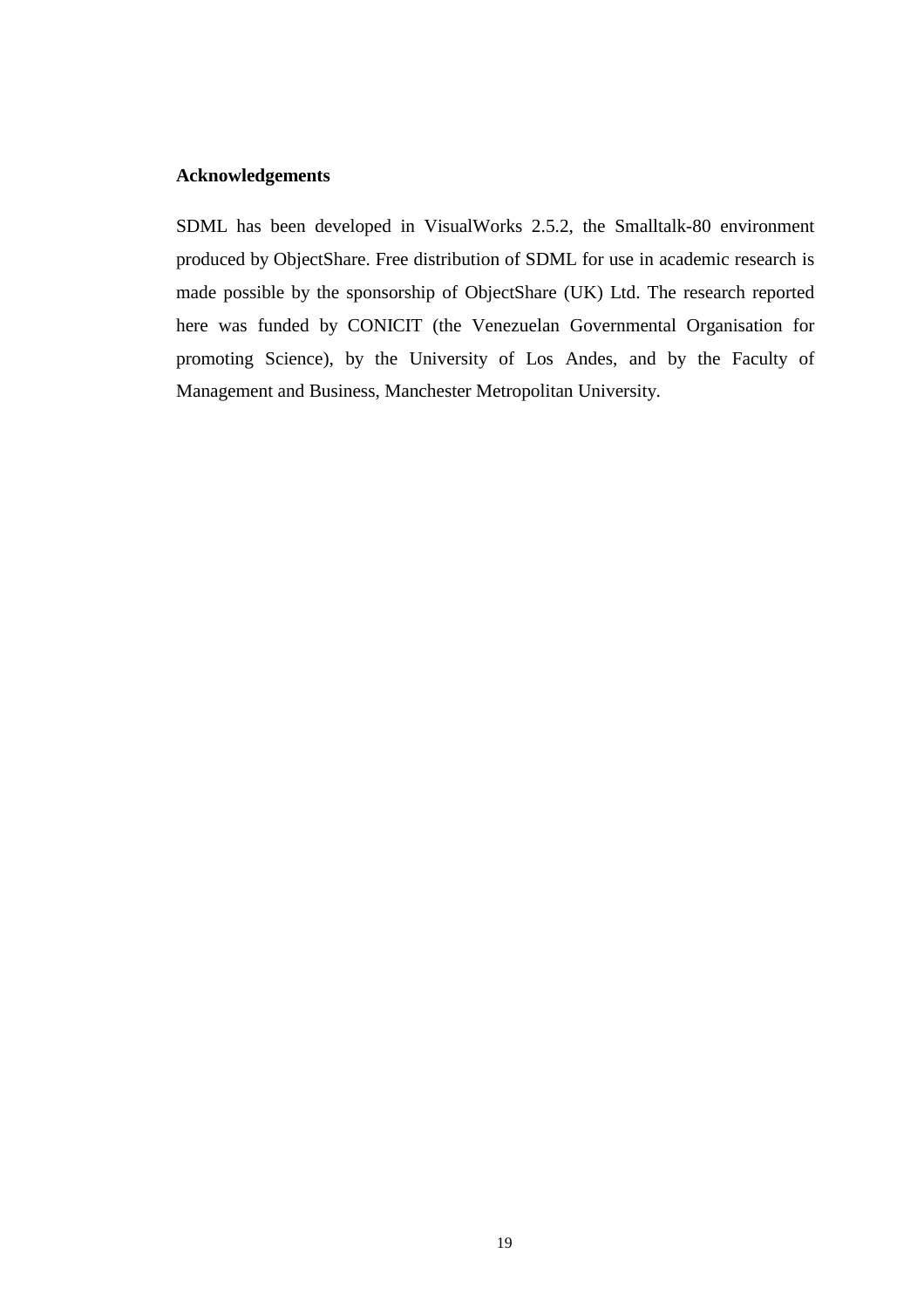## **References**

- 1. Axtell, R., R. Axelrod, J. M. Epstein, and M. D. Cohen (1996), Aligning Simulation Models: A Case of Study and Results, *Computational Mathematical Organization Theory*, 1(2), pp. 123-141.
- 2. Bonacina, Maria Paola (1998), Theorem proving strategies: a search-oriented taxonomy (Position paper). In *Proceedings of the Second International Workshop on First-order Theorem Proving (FTP)*, Schloss Wilhelminenberg, Vienna, Austria, November 1998. Technical Report E1852-GS-981, Technische Universität Wien, 256-259.
- 3. Castelfranchi, C. and Y. Lesperance (Editors), *Intelligent Agents VII. Agent Theories, Architectures, and Languages. --- 7th International Workshop, ATAL-2000*, Boston, MA, USA, July 7--9, 2000, Proceedings, Lecture Notes in Artificial Intelligence. Berlin: Springer-Verlag.
- 4. Chiang, C.L., and R. C.T. Lee (1973), *Symbolic Logic and Mechanical Theorem Proving*. London: Academic Press.
- 5. Domingo C., G. Tonella and O. Terán (1996), Generating Scenarios by Structural Simulation, in *AI, Simulation and Planning High Autonomy Systems,* pp 331-336. San Diego: The Univ. of Arizona.
- 6. Edmonds, B.(1999), Modelling Bounded Rationality In Agent-Based Simulations using the Evolution of Mental Models. In *Computational Techniques for Modelling Learning in Economics,* (Ed.) Brenner, T., 305-332. Kluwer.
- 7. Edmund, Ronald, Moshie Sipper and Matieu Capcarrere (1999), Design, Observation, Surprise! A test for emergence, *Artificial Life* (5), 225-239, Massachusetts Institute of Technology, Massachusetts, USA.
- 8. Engelfriet, J., C. Jonker and J. Treur (1998), Compositional Verification of Multi-Agent Systems in Temporal Multi-Epistemic Logic. Amsterdam, The Netherlands: AI Group, Vrije Universiteit.
- 9. Frühwirth, Thom (1994), Constraint Handling Rules, *Constraint Programming Basics and Trends*, Lectures Notes in Computer Science 910, Andreas Podelski Editor, Springer-Verlag, Berlin, 90-107.
- 10. Frühwirth, T., A. Herold, V. Küchenhoff, T. Le Provost, P. Lim, E. Monfroy and M. Wallace (1992). Constraint Logic Programming - An Informal Introduction, Chapter in *Logic Programming in Action,* (Eds.) G. Comyn et al., Springer LNCS 636, September.
- 11. Koen, V.Hindriks, Frank S. de Boer, Wiebe van der Hoek and John-Jules Ch. Meyer, Agent Programming with Declarative Goals, in (Castelfranchi et al., 2000).
- 12. Konolige, K. (1995), Autoepistemic Logic, in *Handbook of Logic in Artificial Intelligence and Logic Programming* (4), pp. 217-295. Oxford: Oxford Science Publications.
- 13. McCune, W. (1995), *OTTER 3.0 Reference Manual Guide*. Argonne, IL: Argonne National Laboratory.